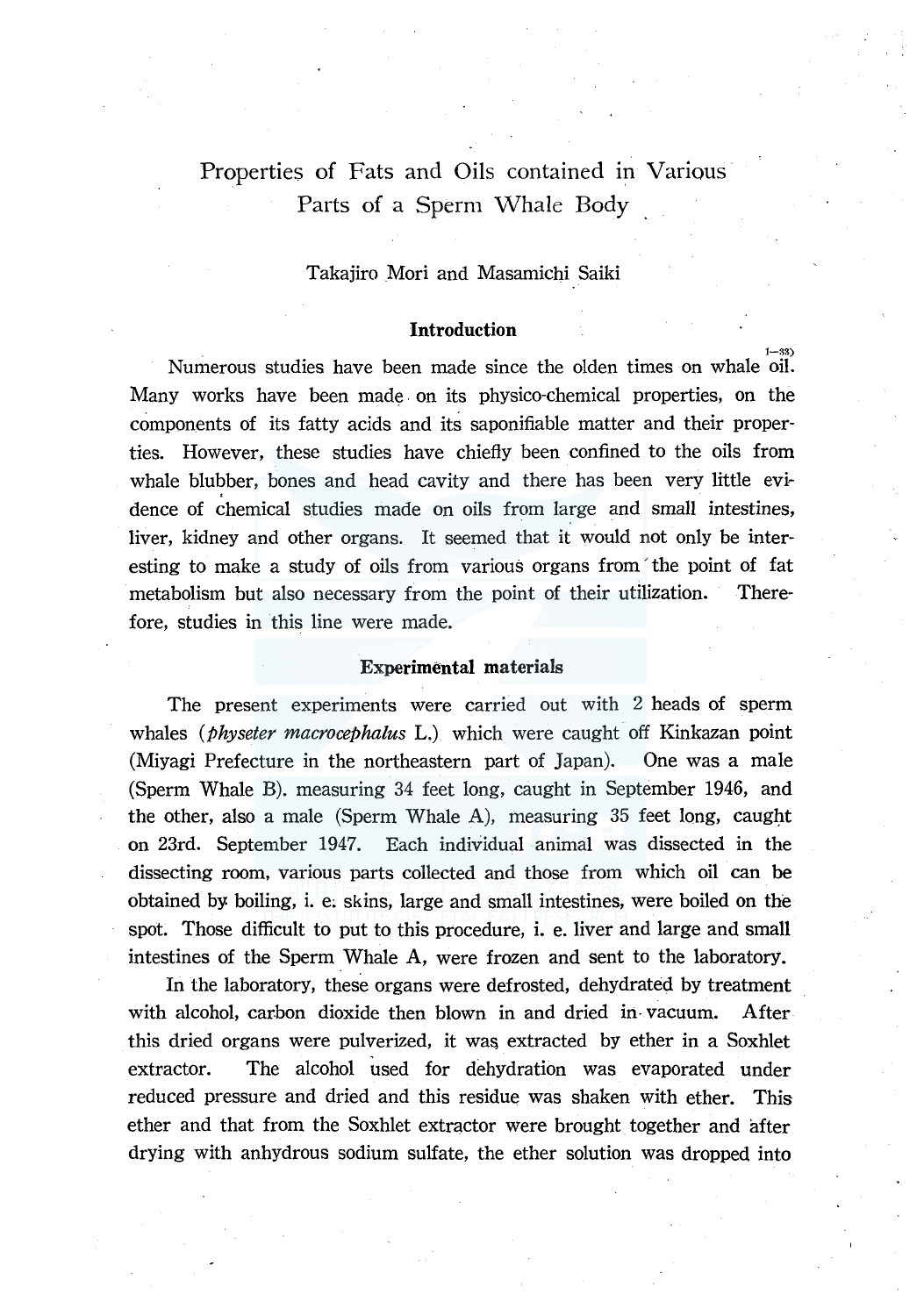dry acetone while stirring constantly and the phospholipid precipitated was filtered off.<sup>34)</sup>

Acetone and ether were driven off under reduced pressure in carbon dioxide stream and some oil was obtained. The ether extract from the liver of Sperm Whale B amounted to 11.73% of dried matter. The oil from the head cavity was collected when the oil flowed out at the time of dissection. This head oil (oil from the head cavity) is a white solid at a room temperature, forms a pale, yellow liquid at (around) 30° and precipitates about half the amount of white, cloudy crystals at around 25°.

The blubber oil ( Oil from the skin) is pale yellow. The oil obtained from large and small intestines is yellow, but that obtained by ether extraction is brown. During the summer, intestinal oil is liquid but pricipitates solid matter during the winter (11°C). Liver oil is brown and remains liquid, although slightly viscous, all through the winter.

These samples were treated with acid clay or activated charcoal and yellow oils were obtained which were used for the following experiments.

#### , **Experiment**

Neutral oils- With the above samples, specific gravity, coefficient of refraction, acid value and saponification value were measured in an ordinary manner, and the iodine value by Wijs' method. Saponification was limited to 2 hours. Vitamin A content was also measured by Beckmann's spectrophotometer. The results obtained are shown in Tables I and II.

| Parts                                         | Appearance               | $d^{\rm 25^\circ}_{4^\circ}$ | $n_{\rm D}^{40^\circ}$ | Acid<br>Value               | Sapon.<br>Value | Iodine<br>Value | Non-<br>sapon.<br>matter | Vitamin<br>A(I, U.)    |  |
|-----------------------------------------------|--------------------------|------------------------------|------------------------|-----------------------------|-----------------|-----------------|--------------------------|------------------------|--|
| Head oil                                      | White soild              | 0.8744                       | 1.4500                 | 0.73                        | 140.71          | 55.01           | 44.98                    | 103                    |  |
| Blubber                                       | Pale yellow liquid       | 0.8779                       | 1.4570                 | 0.75                        | 131.08          | 82.33           | 35.51                    | 370                    |  |
| Small intestine                               | Pale yellow liquid       | 0.8879                       | 14570                  | 2.01                        | 156.84          | 78.88           | 17.35                    | 865                    |  |
| Large intestine                               | Pale vellow liquid       |                              | 1.4522                 | 13.36                       | 154.48          | 77.71           | 19.18                    |                        |  |
| Liver                                         | Brown, viscous liquid    |                              | 1.4711                 | 2.64                        | 165.34          | 92.41           | 19.01                    | 12,655                 |  |
| Table II.<br>Neutral Oils from Sperm Whale B. |                          |                              |                        |                             |                 |                 |                          |                        |  |
| Parts                                         | Appearance               | $a_4^{20^{\circ}}$           |                        | $32^{\circ}$<br>$n_{\rm D}$ | Acid Value      | Sapon.          | Value                    | <b>Iodine</b><br>Value |  |
| Head oil                                      | White solid              | 0.8752                       |                        | 1.4689                      | 0.52            | 142.35          |                          | 57.57                  |  |
| <b>Blubber</b>                                | Pale yellow liquid       | 0.8792                       |                        | 1.4696                      | 0.36            | 127.89          |                          | 82.13                  |  |
| Small intestine                               | Pale yellow liquid       | 0.9056                       |                        | $-1.4721$                   | 1.03            |                 |                          | 78.23                  |  |
| Large intestine                               | Pale yellow liquid       | 0.9054                       |                        | 1.4724                      | 1.01            |                 |                          | 79.41                  |  |
| Liver                                         | Dark brown<br>semi-solid |                              |                        | 1.4861                      | 18.83           | 155.91          |                          | 82.12                  |  |

Table I. Neutral Oils from Sperm Whale A.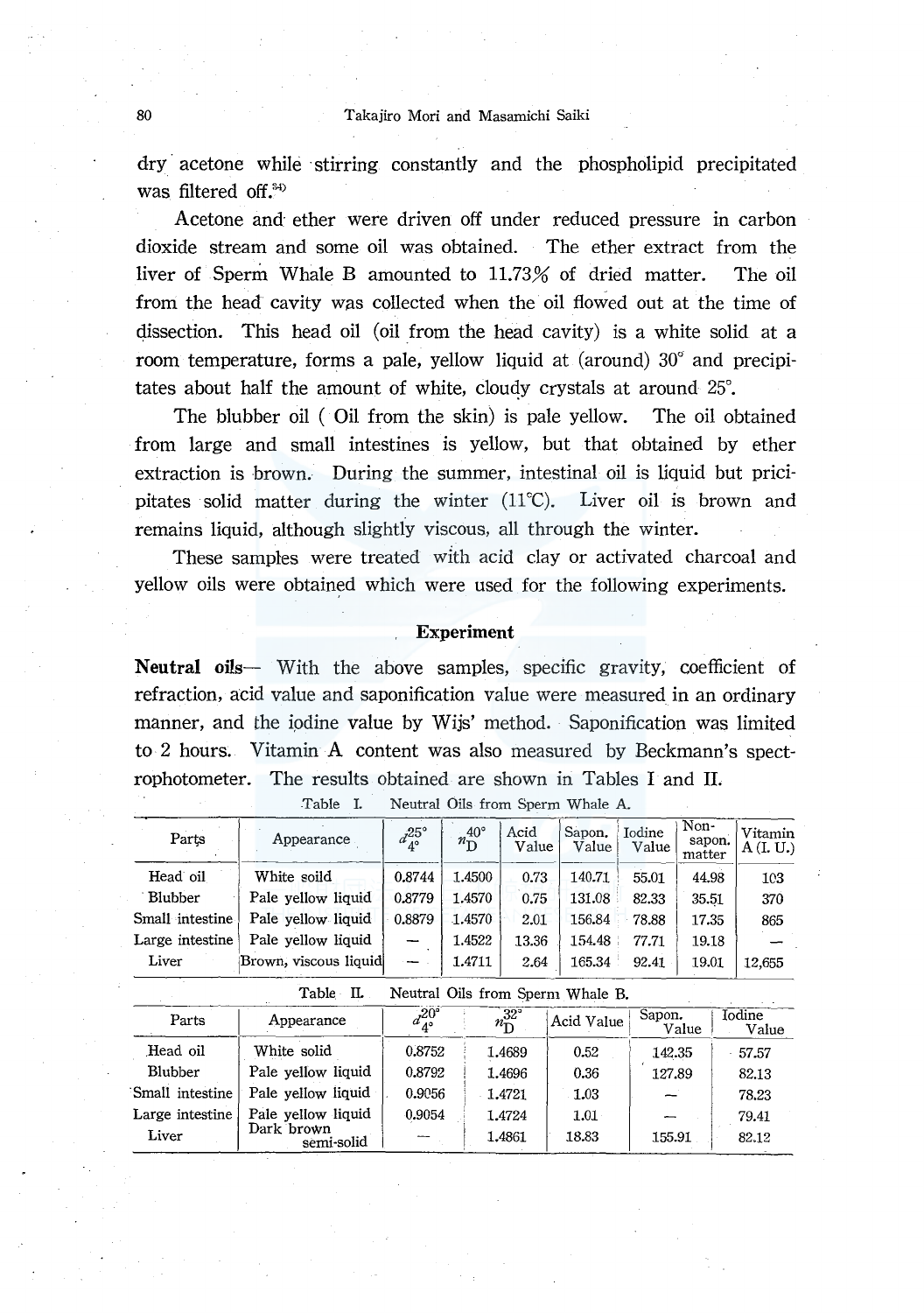Properties of Fats and Oils contained in Various Parts of a Sperm Whale Body . 81

Although the whales A and B are different individuals," all values in the two above tables are similar, showing that there are very little difference between the individual animal.

Non-saponifiable matter- The samples were saponified with alcoholic potash, water added and shaken 4 times with ether. combined ether solution was washed with water, dried with sodium sulfate and ether evaporated under blowing in carbon dioxide.

Non-saponifiable matter from all the samples were a pale yellow solid during the winter (11°C) and the properties are as shown in Table III. The melting points were determined in a capillary tube, values being that of the beginning and end of melting.

| Parts           | Appearance        | $40^{\circ}$<br>$n_{\overline{D}}$ | Melting point<br>(°C) | Iodine value<br>(Wijs') |  |
|-----------------|-------------------|------------------------------------|-----------------------|-------------------------|--|
| Head oil        | Pale yellow solid | 1.4450                             | $35.0 - 37.0$         | 39.08                   |  |
| <b>Blubber</b>  | Pale yellow solid | 1.4500                             | $20.5 - 24.0$         | 71.74                   |  |
| Small intestine | Pale yellow solid | 1.4490                             | $29.5 - 31.8$         | 51.72                   |  |
| Large intestine | Pale yellow solid | 1.4500                             | $29.0 - 31.8$         | 50.53                   |  |

|  |  |  | Properties of Non-Saponifiable Matter from the Sperm Whale A. |  |  |  |  |  |
|--|--|--|---------------------------------------------------------------|--|--|--|--|--|
|--|--|--|---------------------------------------------------------------|--|--|--|--|--|

**Fatty acids-** The aqeous solution obtained by the removal of nonsaponifiable matter was evaporated under reduced pressure to remove alcohol, hydrochloric acid added and the freed fatty acid extracted by ether. This was treated in the same way as for non-saponifiable matter. Of the fatty acids obtained:

Mixed fatty acids from the skin oil was a pale brown liquid during the winter (11°C) precipitating some solid fats ; That from head oil was pale yellow solid, with a mixture of some crystalline solid fats ; and those from large and small intestines were a yellow solid. Properties of these fatty acids are shown in Table IV.

| Parts               | $40^{\circ}$<br>$n_{\rm D}$ | Melting point<br>″°C. | Iodine value<br>'Wijs') | Neutralization<br>Value |  |  |
|---------------------|-----------------------------|-----------------------|-------------------------|-------------------------|--|--|
| Head oil            | 1.4437                      | $16.0 - 20.0$         | 56.44                   | 246.68                  |  |  |
| Blubber oil         | 1.4511                      | $13.5 - 18.0$         | 80.57                   | 199.22                  |  |  |
| Small intestine oil | 1.4530                      | $28.0 - 31.0$         | 79.54                   | 194.66                  |  |  |
| Large intestine oil | 1.4518                      | $28.0 - 31.5$         | 81.85                   | 195.27                  |  |  |

Table IV. Mixd Fatty Acids from the Sperm Whale A.

**Solid and Liquid Acids-** Solid and liquid fats were obtained from the mixture of fatty acids using about 10 g of each sample according to Twitchell's method<sup>35</sup>. The solid acids here obtained were white solids, and liquid acids from intestinal and head oils were yellow, that from blubber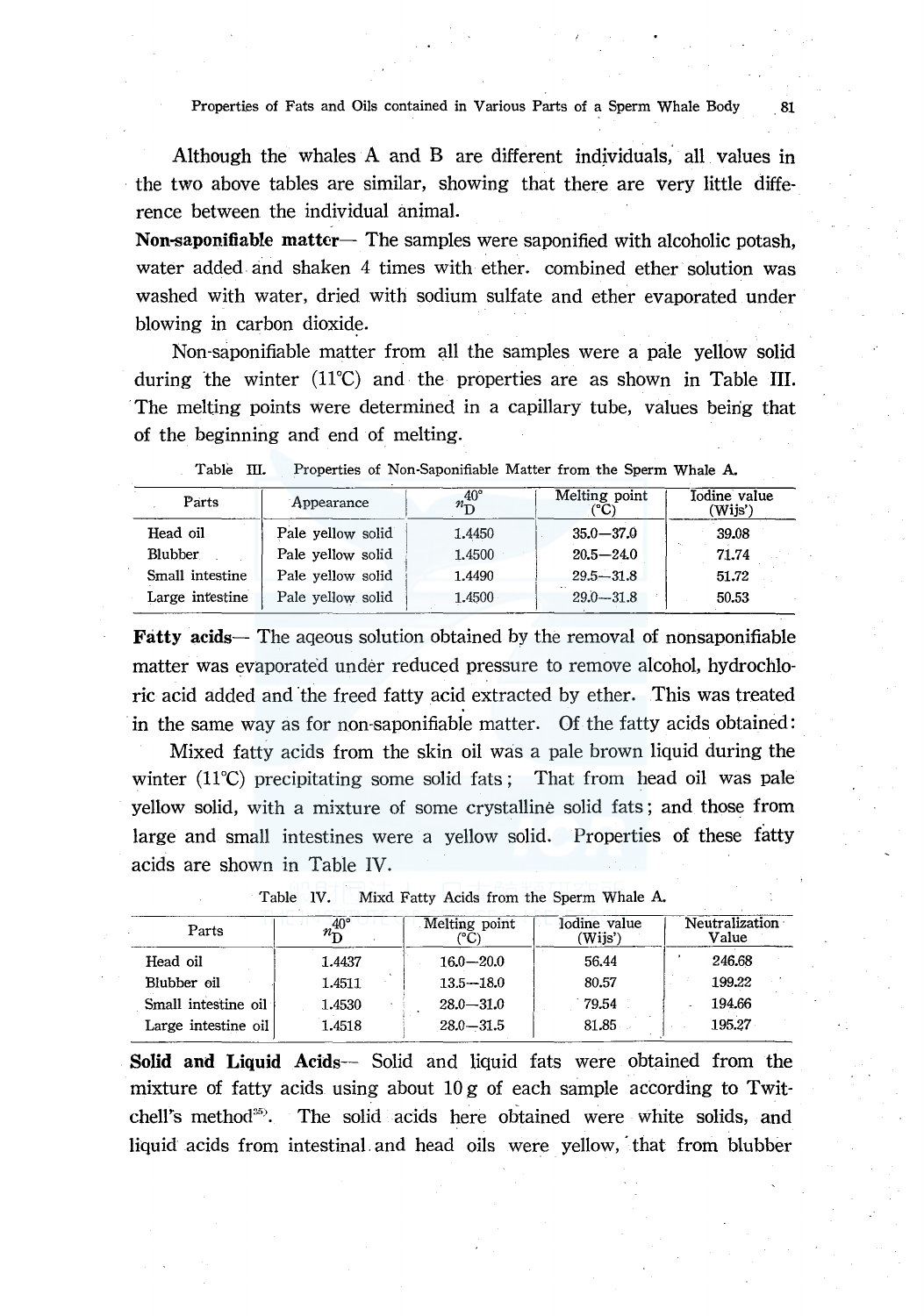oil, yellowish brown. The properties of these solid and liquid acids are shown in Tables V and VI.

| 1 avre<br>. .<br>$\sum_{i=1}^{n}$ |             |                                           |                             |                          |                         |                           |  |
|-----------------------------------|-------------|-------------------------------------------|-----------------------------|--------------------------|-------------------------|---------------------------|--|
| Parts                             | Appearance  | Percentage<br>against total<br>fatty acid | $n_{\mathrm{D}}^{60^\circ}$ | Melting<br>point<br>(°C) | Iodine value<br>(Wiis') | Neutraliza-<br>tion value |  |
| Head oil                          | White solid | 21.31%                                    | 1.4289                      | $38 - 39$                | 3.06                    | 250.63                    |  |
| <b>Blubber</b>                    | White solid | 10.07%                                    | 1.4352                      | $50 - 52$                | 14.56                   | 213.62                    |  |
| Small intestine                   | White solid | 18.64%                                    | 1.4363                      | $50 - 52.5$              | 15.39                   | 211.36                    |  |
| Large intestine                   | White solid | 19.29%                                    | 1.4368                      | $50 - 52.5$              | 11.48                   | 210.49                    |  |

Table V. Solid Fatty Acids from the Sperm Whale A.

Tale VI. Liquid fatty acids from the Sperm Whale A.

| Parts           | Appearance                | Percentage<br>against total<br>fatty acid | $n_{\rm D}^{40^\circ}$ | Iodine value  <br>(Wijs') | Neutralization<br>value |
|-----------------|---------------------------|-------------------------------------------|------------------------|---------------------------|-------------------------|
| Head oil        | Yellow liquid             | 78.69%                                    | 1.4450                 | 73.93                     | 236.12                  |
| <b>Blubber</b>  | Yellowish brown<br>liauid | 89.93%                                    | 1.4522                 | 92.26                     | 194.72                  |
| Small intestine | Yellow liquid             | 81.36%                                    | 1.4550                 | 95.07                     | 187.25                  |
| Large intestine | Yellow liquid             | 80.71%                                    | 1.4542                 | 91.03                     | 187.83                  |

#### Summary and Discussions

1) The blubber oil of the sperm whale, especially the oil from its head cavity, is composed of fatty acids of small molecular weight and is unique<br>to it except the butter fat. As a result of the present experiments, it has<br>been found that the average molecular weight of fatty acids was the smallest in those contained in head oil, that from the blubber oil next and followed by large and small intestine and liver oil, which contained the large molecular weight acids although the values were approximately similar (estimated\_ from the amount of non-asponifiable matter of neutral fats and the saponification value).

Both the solid and l:quid acids from the head oil were of small molecular weight compared to other oils from other organs.

2) The degree of unsaturation of mixed fatty acid is the smallest in the head oil, those from blubber, large and small intestines are about the same and are larger. This seems to be due to the fact that the head oil contains a large amount of solid acids and that the degree of unsaturation of its liquid acid is small compared to the oils of other organs.

3) It is known that sperm whales feast largely on quantities of squids proof of which was borne out by the discovery of a large amount of them in the stomachs of the sperm whales used for these experiments. In order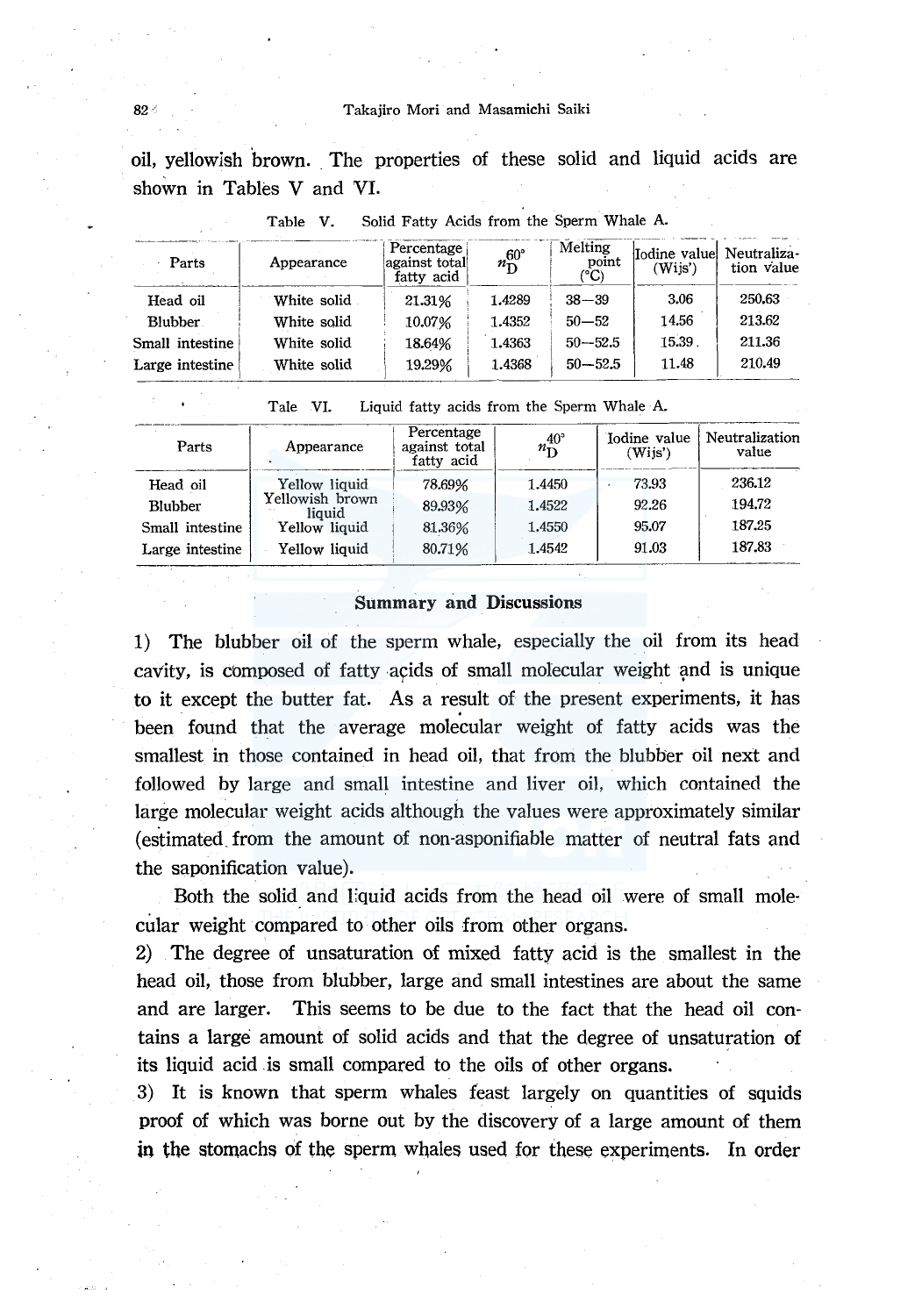Properties of Fats and Oils contained in Various Parts of a Sperm Whale Body 83

to find the relationship between the specific nature of sperm whales and the oil of squids devoured as their chief food, reference was made to the analysis of the oil from a certain kind of squids caught in the Hokkaido, Japan, by Mitsumaru Tsujimoto<sup>36</sup>. This analysis showed that this oil contained a very small amount of non-saponifiable matter and its degree of unsaturation was exceedingly high. Comparison of similar data by E. André and H. Canal $37$  showed that the degree of unsaturation was also high in the French squid oil but contained more non-saponifiable matter than the Japanese squid oil, values being near those of sperm oil. Accor· ding to these French investigators, the non-saponifiable matter contains, differing from the sperm oil, no aliphatic alcohols, either saturated or unsaturated. From these facts, it is assumed that sperm whales utilize these squid oils to turn into its own oil.

4) As has been shown in the foregoing, sperm whales possess a large amount of wax so that it gives abnormally high amount of non-saponifiable matter. In the present experiments, the amount of non-saponifiable matter in the head and blubber oil was exceedingly large but that from large and small intestine and liver oil was only one-half of the former, being about the medium between the oil of sulfur bottom and that of sperm whale. It is interesting to note that the average moleclar weight of fatty acids and the amount of non-saponifiable matter are in an inverse ratio in the above two.

It would be interesting to study the relationship between these facts and the fat metabolism in whale bodies and if such a relation does exist, what significance it has. These must be left for the future.

5) The degree of unsaturation of the non-saponifiable matter is the smallest in head oil, followed by the oils of large and small intestines which were about the same, and largest in the blubber oil.

Our thanks are due to the Department of Education for grants in aid of this research.

## References

- 1) Mitsumaru Tsujimoto: J. Ind. Chem., Japan. 13, 1267-1246 (1910).
- 2) Mitsumaru Tsujimoto: J. Tokyo Ind. Lab., 15 (10), 1-80 (1920).
- 3) Mitsumaru Tsujimoto: J. Ind, Chem., Japan. 20, 41-44 (1921).